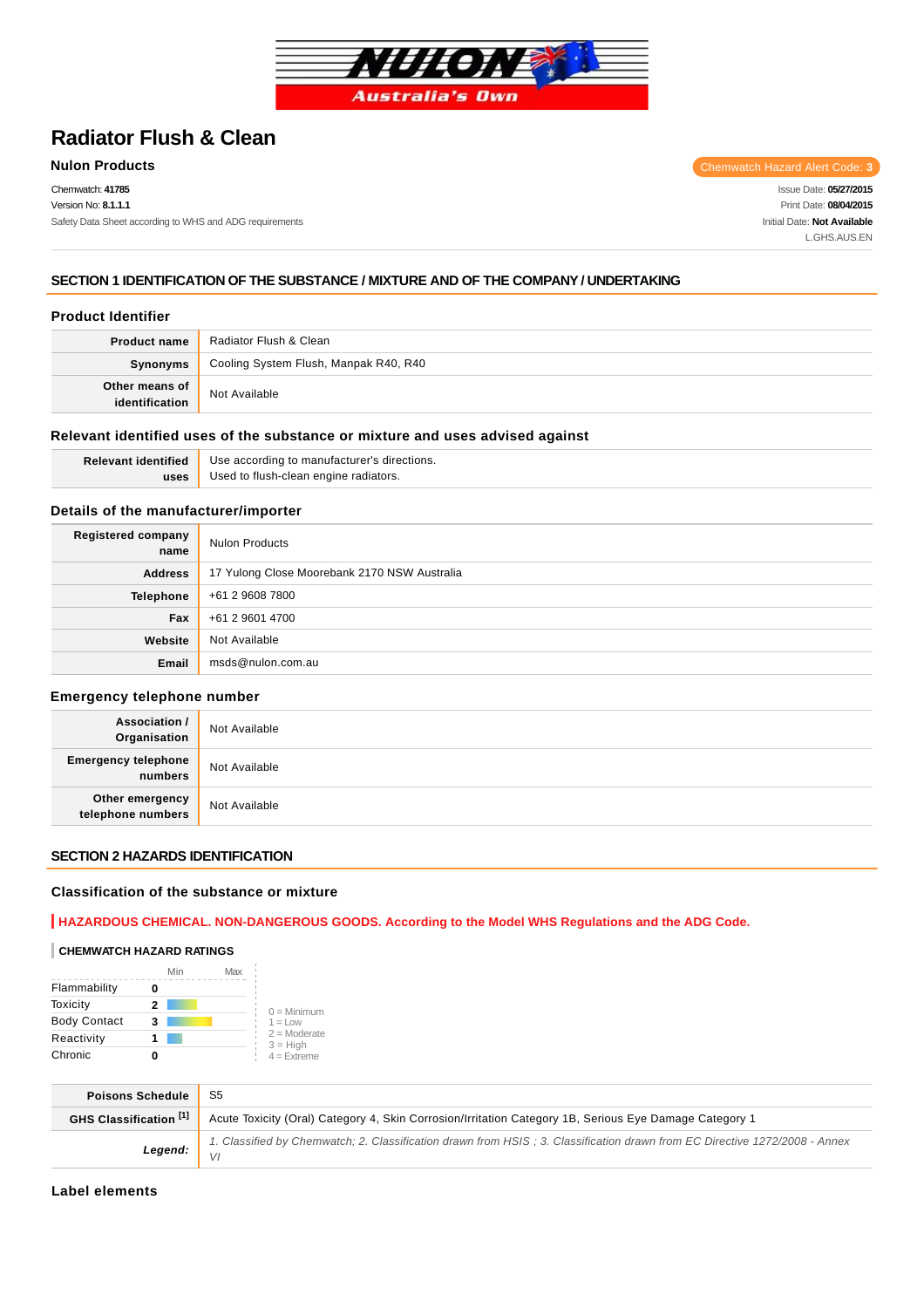

**SIGNAL WORD DANGER**

### **Hazard statement(s)**

| H302 | Harmful if swallowed                    |
|------|-----------------------------------------|
| H314 | Causes severe skin burns and eye damage |
| H318 | Causes serious eye damage               |

### **Precautionary statement(s) Prevention**

| <b>P260</b> | Do not breathe dust/fume/gas/mist/vapours/spray.                           |
|-------------|----------------------------------------------------------------------------|
| P280        | Wear protective gloves/protective clothing/eye protection/face protection. |
| <b>P270</b> | Do not eat, drink or smoke when using this product.                        |

### **Precautionary statement(s) Response**

| P301+P330+P331 | IF SWALLOWED: Rinse mouth. Do NOT induce vomiting.                                                                                  |
|----------------|-------------------------------------------------------------------------------------------------------------------------------------|
| P303+P361+P353 | IF ON SKIN (or hair): Take off immediately all contaminated clothing. Rinse skin with water/shower.                                 |
| P305+P351+P338 | IF IN EYES: Rinse cautiously with water for several minutes. Remove contact lenses, if present and easy to do. Continue<br>rinsing. |
| P310           | Immediately call a POISON CENTER/doctor/physician/first aider                                                                       |
| P363           | Wash contaminated clothing before reuse.                                                                                            |
| P301+P312      | IF SWALLOWED: Call a POISON CENTER/doctor/physician/first aider/if you feel unwell.                                                 |
| P304+P340      | IF INHALED: Remove person to fresh air and keep comfortable for breathing.                                                          |
|                |                                                                                                                                     |

### **Precautionary statement(s) Storage**

| B<br>$  -$ | . .<br>יי<br>. |
|------------|----------------|
|            |                |

### **Precautionary statement(s) Disposal**

**P501** Dispose of contents/container to authorised chemical landfill or if organic to high temperature incineration

### **SECTION 3 COMPOSITION / INFORMATION ON INGREDIENTS**

#### **Substances**

See section below for composition of Mixtures

### **Mixtures**

| <b>CAS No</b>                                                                              | %[weight] | <b>Name</b>         |
|--------------------------------------------------------------------------------------------|-----------|---------------------|
| 1344-09-8                                                                                  | $10 - 30$ | sodium metasilicate |
| Not Available                                                                              | $1 - 10$  | water softener      |
| Not Available                                                                              | $0 - 1$   | dye                 |
| 7732-18-5                                                                                  | >60       | water               |
| NOTE: Manufacturer has supplied full ingredient information to allow CHEMWATCH assessment. |           |                     |

The specific chemical identity and/or exact percentage (concentration) of composition has been withheld as a trade secret.

### **SECTION 4 FIRST AID MEASURES**

### **Description of first aid measures**

| <b>Eye Contact</b> | If this product comes in contact with the eyes:<br>$\triangleright$ Immediately hold evelids apart and flush the eye continuously with running water.<br>Ensure complete irrigation of the eye by keeping eyelids apart and away from eye and moving the eyelids by occasionally<br>lifting the upper and lower lids.<br>► Continue flushing until advised to stop by the Poisons Information Centre or a doctor, or for at least 15 minutes.<br>▶ Transport to hospital or doctor without delay.<br>► Removal of contact lenses after an eye injury should only be undertaken by skilled personnel. |
|--------------------|------------------------------------------------------------------------------------------------------------------------------------------------------------------------------------------------------------------------------------------------------------------------------------------------------------------------------------------------------------------------------------------------------------------------------------------------------------------------------------------------------------------------------------------------------------------------------------------------------|
|--------------------|------------------------------------------------------------------------------------------------------------------------------------------------------------------------------------------------------------------------------------------------------------------------------------------------------------------------------------------------------------------------------------------------------------------------------------------------------------------------------------------------------------------------------------------------------------------------------------------------------|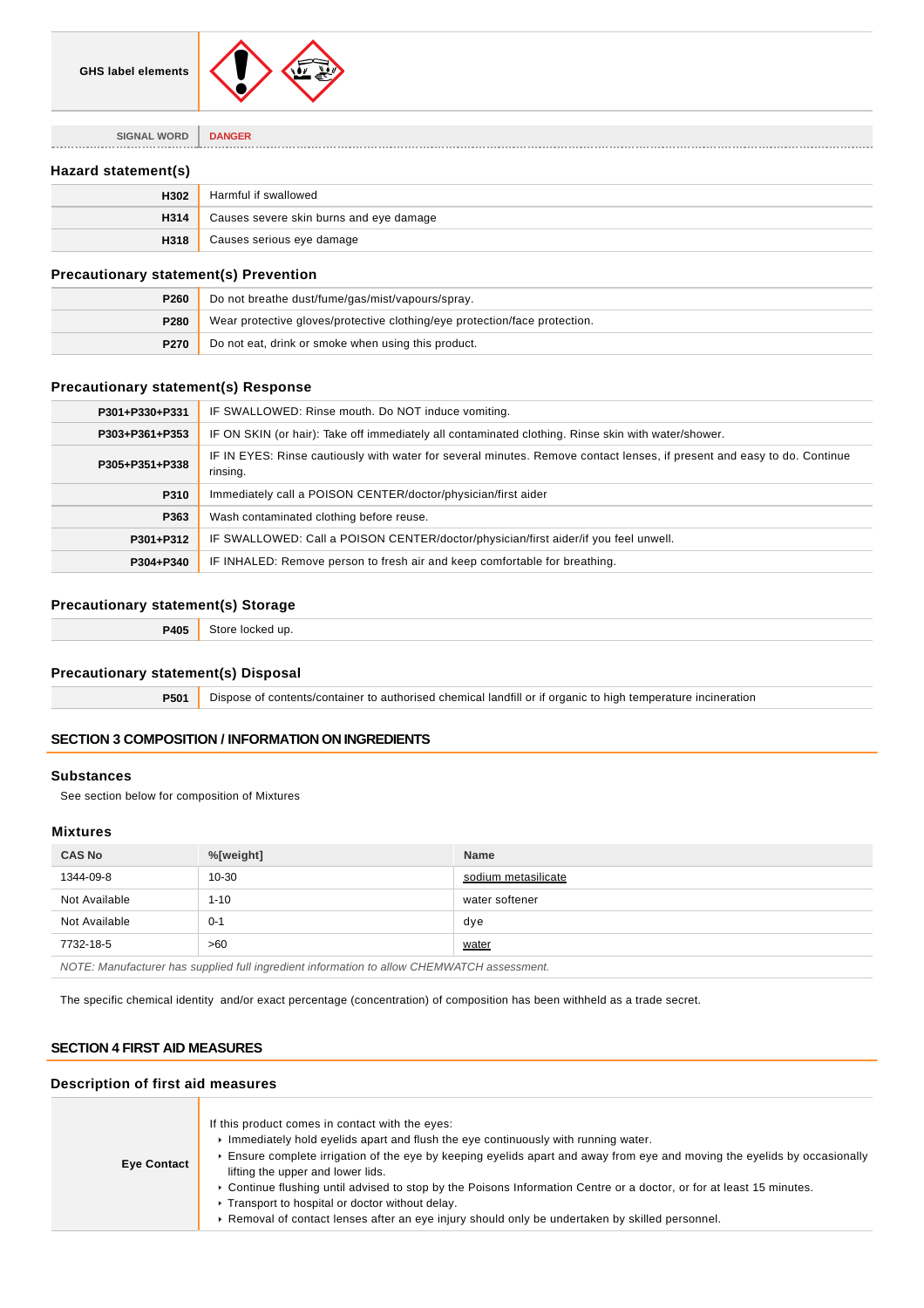| <b>Skin Contact</b> | If skin or hair contact occurs:<br>Immediately flush body and clothes with large amounts of water, using safety shower if available.<br>• Quickly remove all contaminated clothing, including footwear.<br>▶ Wash skin and hair with running water. Continue flushing with water until advised to stop by the Poisons Information<br>Centre.<br>Transport to hospital, or doctor.                                                                                                                                                                                                                                                                                   |
|---------------------|---------------------------------------------------------------------------------------------------------------------------------------------------------------------------------------------------------------------------------------------------------------------------------------------------------------------------------------------------------------------------------------------------------------------------------------------------------------------------------------------------------------------------------------------------------------------------------------------------------------------------------------------------------------------|
| Inhalation          | If fumes or combustion products are inhaled remove from contaminated area.<br>► Lay patient down. Keep warm and rested.<br>► Prostheses such as false teeth, which may block airway, should be removed, where possible, prior to initiating first aid<br>procedures.<br>► Apply artificial respiration if not breathing, preferably with a demand valve resuscitator, bag-valve mask device, or pocket<br>mask as trained. Perform CPR if necessary.<br>Transport to hospital, or doctor.                                                                                                                                                                           |
| Ingestion           | ► For advice, contact a Poisons Information Centre or a doctor at once.<br>• Urgent hospital treatment is likely to be needed.<br>If swallowed do <b>NOT</b> induce vomiting.<br>► If vomiting occurs, lean patient forward or place on left side (head-down position, if possible) to maintain open airway and<br>prevent aspiration.<br>• Observe the patient carefully.<br>► Never give liquid to a person showing signs of being sleepy or with reduced awareness; i.e. becoming unconscious.<br>► Give water to rinse out mouth, then provide liquid slowly and as much as casualty can comfortably drink.<br>▶ Transport to hospital or doctor without delay. |

#### **Indication of any immediate medical attention and special treatment needed**

Treat symptomatically.

For acute or short-term repeated exposures to highly alkaline materials:

- Respiratory stress is uncommon but present occasionally because of soft tissue edema.
- Unless endotracheal intubation can be accomplished under direct vision, cricothyroidotomy or tracheotomy may be necessary.
- Oxygen is given as indicated.
- The presence of shock suggests perforation and mandates an intravenous line and fluid administration.
- Damage due to alkaline corrosives occurs by liquefaction necrosis whereby the saponification of fats and solubilisation of proteins allow deep penetration into the tissue.

Alkalis continue to cause damage after exposure.

INGESTION:

Milk and water are the preferred diluents

- No more than 2 glasses of water should be given to an adult.
- Neutralising agents should never be given since exothermic heat reaction may compound injury.
- \* Catharsis and emesis are absolutely contra-indicated.

\* Activated charcoal does not absorb alkali.

\* Gastric lavage should not be used.

Supportive care involves the following:

- Withhold oral feedings initially.
- If endoscopy confirms transmucosal injury start steroids only within the first 48 hours.
- Carefully evaluate the amount of tissue necrosis before assessing the need for surgical intervention.
- Patients should be instructed to seek medical attention whenever they develop difficulty in swallowing (dysphagia).

SKIN AND EYE:

Injury should be irrigated for 20-30 minutes.

Eye injuries require saline. [Ellenhorn & Barceloux: Medical Toxicology]

#### **SECTION 5 FIREFIGHTING MEASURES**

### **Extinguishing media**

| ► There is no restriction on the type of extinguisher which may be used.<br>$\triangleright$ Use extinguishing media suitable for surrounding area. |
|-----------------------------------------------------------------------------------------------------------------------------------------------------|
|                                                                                                                                                     |

### **Special hazards arising from the substrate or mixture**

| <b>Fire Incompatibility</b> | Avoid contamination with oxidising agents i.e. nitrates, oxidising acids, chlorine bleaches, pool chlorine etc. as ignition may |
|-----------------------------|---------------------------------------------------------------------------------------------------------------------------------|
|                             |                                                                                                                                 |

### **Advice for firefighters**

| <b>Fire Fighting</b>         | Alert Fire Brigade and tell them location and nature of hazard.<br>$\triangleright$ Wear breathing apparatus plus protective gloves in the event of a fire.<br>▶ Prevent, by any means available, spillage from entering drains or water courses.<br>► Use fire fighting procedures suitable for surrounding area.<br>▶ DO NOT approach containers suspected to be hot.<br>Cool fire exposed containers with water spray from a protected location.<br>If safe to do so, remove containers from path of fire.<br>Equipment should be thoroughly decontaminated after use. |
|------------------------------|---------------------------------------------------------------------------------------------------------------------------------------------------------------------------------------------------------------------------------------------------------------------------------------------------------------------------------------------------------------------------------------------------------------------------------------------------------------------------------------------------------------------------------------------------------------------------|
| <b>Fire/Explosion Hazard</b> | $\triangleright$ Non combustible.<br>► Not considered a significant fire risk, however containers may burn.<br>silicon dioxide (SiO2) May emit poisonous fumes. May emit corrosive fumes.                                                                                                                                                                                                                                                                                                                                                                                 |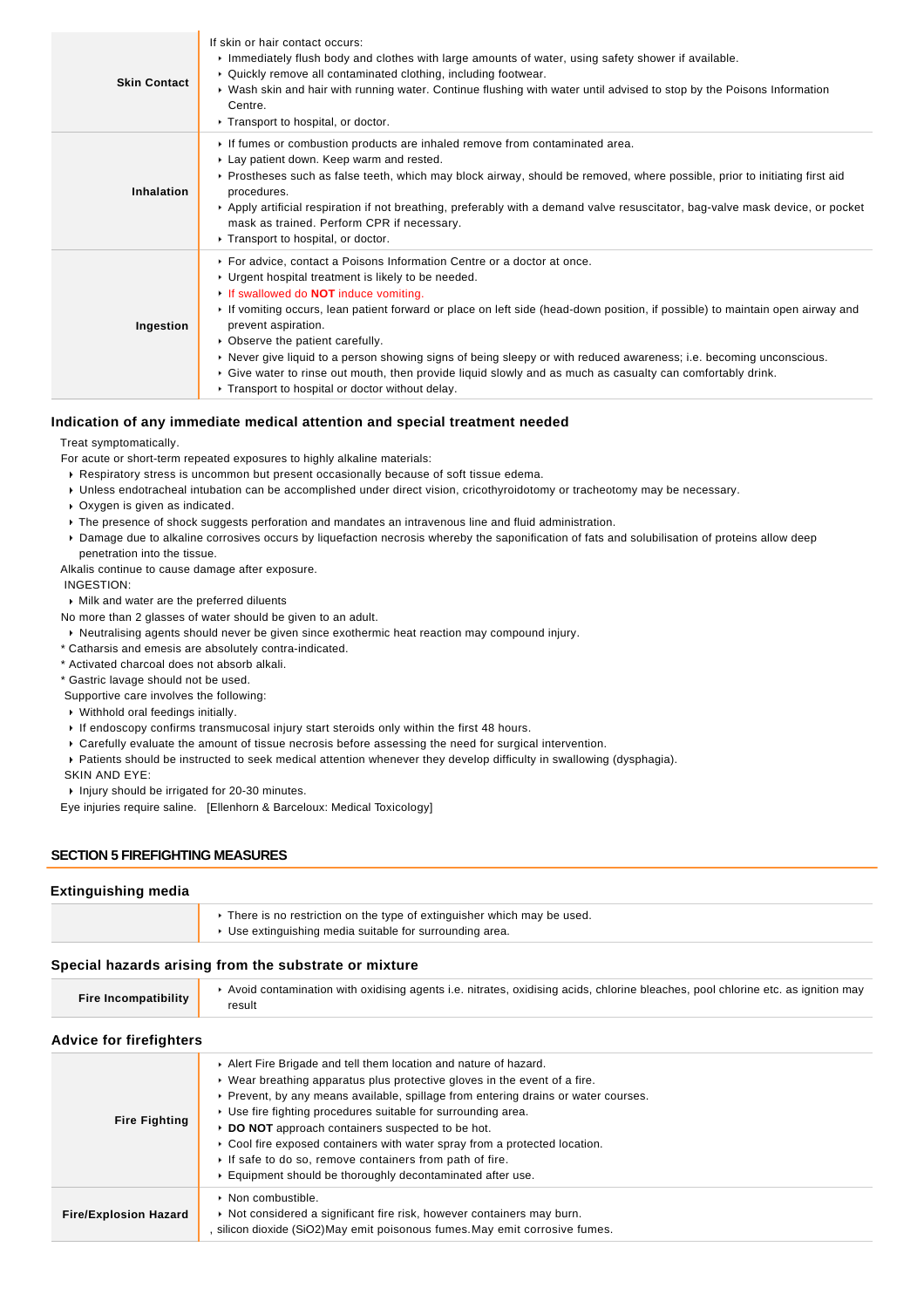### **Minor Spills** Clean up all spills immediately. Avoid breathing vapours and contact with skin and eyes. ▶ Control personal contact with the substance, by using protective equipment. Contain and absorb spill with sand, earth, inert material or vermiculite. Wipe up. Place in a suitable, labelled container for waste disposal. **Major Spills** Moderate hazard. Clear area of personnel and move upwind. Alert Fire Brigade and tell them location and nature of hazard. Wear breathing apparatus plus protective gloves. Prevent, by any means available, spillage from entering drains or water course. Stop leak if safe to do so. Contain spill with sand, earth or vermiculite. Collect recoverable product into labelled containers for recycling. ▶ Neutralise/decontaminate residue (see Section 13 for specific agent). Collect solid residues and seal in labelled drums for disposal. Wash area and prevent runoff into drains. After clean up operations, decontaminate and launder all protective clothing and equipment before storing and re-using. If contamination of drains or waterways occurs, advise emergency services. Personal Protective Equipment advice is contained in Section 8 of the MSDS.

### **Personal precautions, protective equipment and emergency procedures**

#### **SECTION 7 HANDLING AND STORAGE**

### **Precautions for safe handling**

| <b>FIGUALIONS TOP SAIG HANDRING</b> |                                                                                                                                                                                                                                                                                                                                                                                                                                                                                                                                                                                                                                                                                                                                                                                                                                                                                                                                                                                                                                                           |
|-------------------------------------|-----------------------------------------------------------------------------------------------------------------------------------------------------------------------------------------------------------------------------------------------------------------------------------------------------------------------------------------------------------------------------------------------------------------------------------------------------------------------------------------------------------------------------------------------------------------------------------------------------------------------------------------------------------------------------------------------------------------------------------------------------------------------------------------------------------------------------------------------------------------------------------------------------------------------------------------------------------------------------------------------------------------------------------------------------------|
| Safe handling                       | DO NOT allow clothing wet with material to stay in contact with skin<br>Avoid all personal contact, including inhalation.<br>▶ Wear protective clothing when risk of exposure occurs.<br>▶ Use in a well-ventilated area.<br>▶ Prevent concentration in hollows and sumps.<br>DO NOT enter confined spaces until atmosphere has been checked.<br>DO NOT allow material to contact humans, exposed food or food utensils.<br>Avoid contact with incompatible materials.<br>V When handling, DO NOT eat, drink or smoke.<br>▶ Keep containers securely sealed when not in use.<br>Avoid physical damage to containers.<br>Always wash hands with soap and water after handling.<br>► Work clothes should be laundered separately. Launder contaminated clothing before re-use.<br>Use good occupational work practice.<br>▶ Observe manufacturer's storage and handling recommendations contained within this MSDS.<br>▶ Atmosphere should be regularly checked against established exposure standards to ensure safe working conditions are<br>maintained. |
| Other information                   | Store in original containers.<br>Keep containers securely sealed.<br>Store in a cool, dry, well-ventilated area.<br>► Store away from incompatible materials and foodstuff containers.<br>▶ Protect containers against physical damage and check regularly for leaks.<br>▶ Observe manufacturer's storage and handling recommendations contained within this MSDS.                                                                                                                                                                                                                                                                                                                                                                                                                                                                                                                                                                                                                                                                                        |

### **Conditions for safe storage, including any incompatibilities**

| Suitable container                | • Polyethylene or polypropylene container.<br>▶ Packing as recommended by manufacturer.<br>▶ Check all containers are clearly labelled and free from leaks.               |
|-----------------------------------|---------------------------------------------------------------------------------------------------------------------------------------------------------------------------|
| <b>Storage</b><br>incompatibility | Avoid reaction with oxidising agents<br>Avoid strong acids, acid chlorides, acid anhydrides and chloroformates.<br>Avoid contact with copper, aluminium and their alloys. |

### **SECTION 8 EXPOSURE CONTROLS / PERSONAL PROTECTION**

### **Control parameters**

### **OCCUPATIONAL EXPOSURE LIMITS (OEL)**

### **INGREDIENT DATA**

Not Available

### **EMERGENCY LIMITS**

| <b>Ingredient</b> | <b>Material name</b> | TEEL-1 | TEEL-2 | TEEL-3 |
|-------------------|----------------------|--------|--------|--------|
|                   |                      |        |        |        |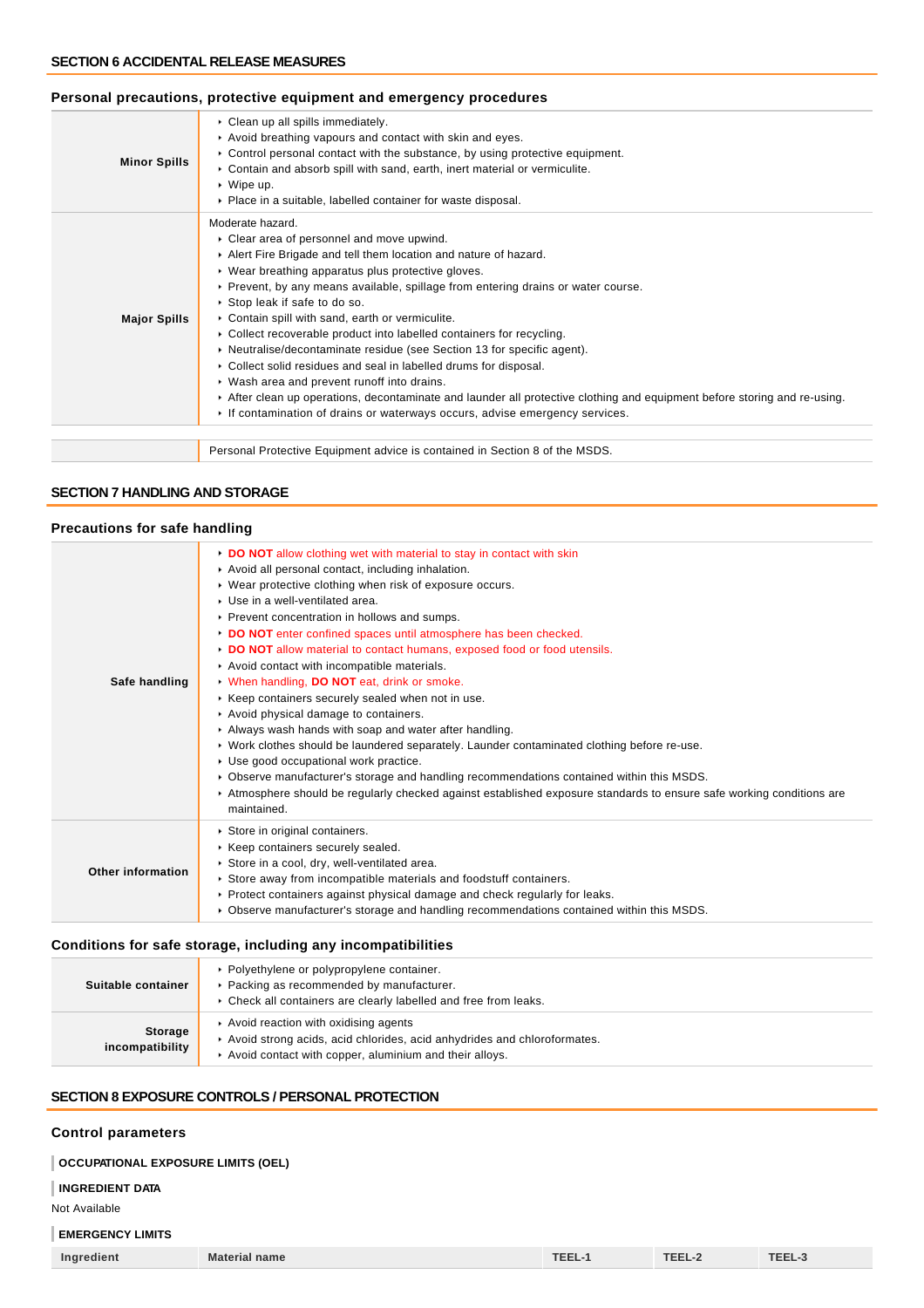| sodium metasilicate | Silicic acid, sodium salt; (Sodium silicate) | $5.9 \text{ mg/m}$  | 65 mg/m3 | 390 mg/m3 |
|---------------------|----------------------------------------------|---------------------|----------|-----------|
|                     |                                              |                     |          |           |
| Ingredient          | <b>Original IDLH</b>                         | <b>Revised IDLH</b> |          |           |
| sodium metasilicate | Not Available                                | Not Available       |          |           |
| water softener      | Not Available                                | Not Available       |          |           |
| dye                 | Not Available                                | Not Available       |          |           |
| water               | Not Available                                | Not Available       |          |           |

### **MATERIAL DATA**

### **Exposure controls**

| Appropriate<br>engineering controls | engineering controls can be highly effective in protecting workers and will typically be independent of worker interactions to<br>provide this high level of protection.<br>The basic types of engineering controls are:<br>Process controls which involve changing the way a job activity or process is done to reduce the risk.<br>Enclosure and/or isolation of emission source which keeps a selected hazard "physically" away from the worker and<br>ventilation that strategically "adds" and "removes" air in the work environment. Ventilation can remove or dilute an air<br>contaminant if designed properly. The design of a ventilation system must match the particular process and chemical or<br>contaminant in use.<br>Employers may need to use multiple types of controls to prevent employee overexposure.<br>General exhaust is adequate under normal operating conditions. Local exhaust ventilation may be required in special<br>circumstances. If risk of overexposure exists, wear approved respirator. Supplied-air type respirator may be required in<br>special circumstances. Correct fit is essential to ensure adequate protection. Provide adequate ventilation in warehouses and<br>enclosed storage areas. Air contaminants generated in the workplace possess varying "escape" velocities which, in turn,<br>determine the "capture velocities" of fresh circulating air required to effectively remove the contaminant.<br>Type of Contaminant:<br>solvent, vapours, degreasing etc., evaporating from tank (in still air).<br>aerosols, fumes from pouring operations, intermittent container filling, low speed conveyer transfers,<br>welding, spray drift, plating acid fumes, pickling (released at low velocity into zone of active<br>generation)<br>direct spray, spray painting in shallow booths, drum filling, conveyer loading, crusher dusts, gas<br>discharge (active generation into zone of rapid air motion)<br>grinding, abrasive blasting, tumbling, high speed wheel generated dusts (released at high initial velocity<br>into zone of very high rapid air motion)<br>Within each range the appropriate value depends on:<br>Lower end of the range<br>Upper end of the range<br>1: Room air currents minimal or favourable to capture<br>1: Disturbing room air currents<br>2: Contaminants of low toxicity or of nuisance value only.<br>2: Contaminants of high toxicity<br>3: Intermittent, low production.<br>3: High production, heavy use<br>4: Large hood or large air mass in motion<br>4: Small hood-local control only | Air Speed:<br>$0.25 - 0.5$ m/s<br>(50-100 f/min)<br>$0.5 - 1$ m/s<br>$(100-200)$ f/min.)<br>$1 - 2.5$ m/s<br>(200-500 f/min.)<br>$2.5 - 10$ m/s<br>(500-2000 f/min.) |  |  |
|-------------------------------------|--------------------------------------------------------------------------------------------------------------------------------------------------------------------------------------------------------------------------------------------------------------------------------------------------------------------------------------------------------------------------------------------------------------------------------------------------------------------------------------------------------------------------------------------------------------------------------------------------------------------------------------------------------------------------------------------------------------------------------------------------------------------------------------------------------------------------------------------------------------------------------------------------------------------------------------------------------------------------------------------------------------------------------------------------------------------------------------------------------------------------------------------------------------------------------------------------------------------------------------------------------------------------------------------------------------------------------------------------------------------------------------------------------------------------------------------------------------------------------------------------------------------------------------------------------------------------------------------------------------------------------------------------------------------------------------------------------------------------------------------------------------------------------------------------------------------------------------------------------------------------------------------------------------------------------------------------------------------------------------------------------------------------------------------------------------------------------------------------------------------------------------------------------------------------------------------------------------------------------------------------------------------------------------------------------------------------------------------------------------------------------------------------------------------------------------------------------------------------------------------------------------------------------------------------------------------------------------------|----------------------------------------------------------------------------------------------------------------------------------------------------------------------|--|--|
|                                     | Simple theory shows that air velocity falls rapidly with distance away from the opening of a simple extraction pipe. Velocity<br>generally decreases with the square of distance from the extraction point (in simple cases). Therefore the air speed at the<br>extraction point should be adjusted, accordingly, after reference to distance from the contaminating source. The air velocity<br>at the extraction fan, for example, should be a minimum of 1-2 m/s (200-400 f/min) for extraction of solvents generated in a<br>tank 2 meters distant from the extraction point. Other mechanical considerations, producing performance deficits within the<br>extraction apparatus, make it essential that theoretical air velocities are multiplied by factors of 10 or more when extraction<br>systems are installed or used.                                                                                                                                                                                                                                                                                                                                                                                                                                                                                                                                                                                                                                                                                                                                                                                                                                                                                                                                                                                                                                                                                                                                                                                                                                                                                                                                                                                                                                                                                                                                                                                                                                                                                                                                                          |                                                                                                                                                                      |  |  |
| <b>Personal protection</b>          |                                                                                                                                                                                                                                                                                                                                                                                                                                                                                                                                                                                                                                                                                                                                                                                                                                                                                                                                                                                                                                                                                                                                                                                                                                                                                                                                                                                                                                                                                                                                                                                                                                                                                                                                                                                                                                                                                                                                                                                                                                                                                                                                                                                                                                                                                                                                                                                                                                                                                                                                                                                            |                                                                                                                                                                      |  |  |
| Eye and face<br>protection          | ▶ Chemical goggles.<br>► Full face shield may be required for supplementary but never for primary protection of eyes.<br>► Contact lenses may pose a special hazard; soft contact lenses may absorb and concentrate irritants. A written policy<br>document, describing the wearing of lenses or restrictions on use, should be created for each workplace or task. This should<br>include a review of lens absorption and adsorption for the class of chemicals in use and an account of injury experience.<br>Medical and first-aid personnel should be trained in their removal and suitable equipment should be readily available. In the<br>event of chemical exposure, begin eye irrigation immediately and remove contact lens as soon as practicable. Lens should<br>be removed at the first signs of eye redness or irritation - lens should be removed in a clean environment only after<br>workers have washed hands thoroughly. [CDC NIOSH Current Intelligence Bulletin 59], [AS/NZS 1336 or national<br>equivalent]                                                                                                                                                                                                                                                                                                                                                                                                                                                                                                                                                                                                                                                                                                                                                                                                                                                                                                                                                                                                                                                                                                                                                                                                                                                                                                                                                                                                                                                                                                                                                          |                                                                                                                                                                      |  |  |
| <b>Skin protection</b>              | See Hand protection below                                                                                                                                                                                                                                                                                                                                                                                                                                                                                                                                                                                                                                                                                                                                                                                                                                                                                                                                                                                                                                                                                                                                                                                                                                                                                                                                                                                                                                                                                                                                                                                                                                                                                                                                                                                                                                                                                                                                                                                                                                                                                                                                                                                                                                                                                                                                                                                                                                                                                                                                                                  |                                                                                                                                                                      |  |  |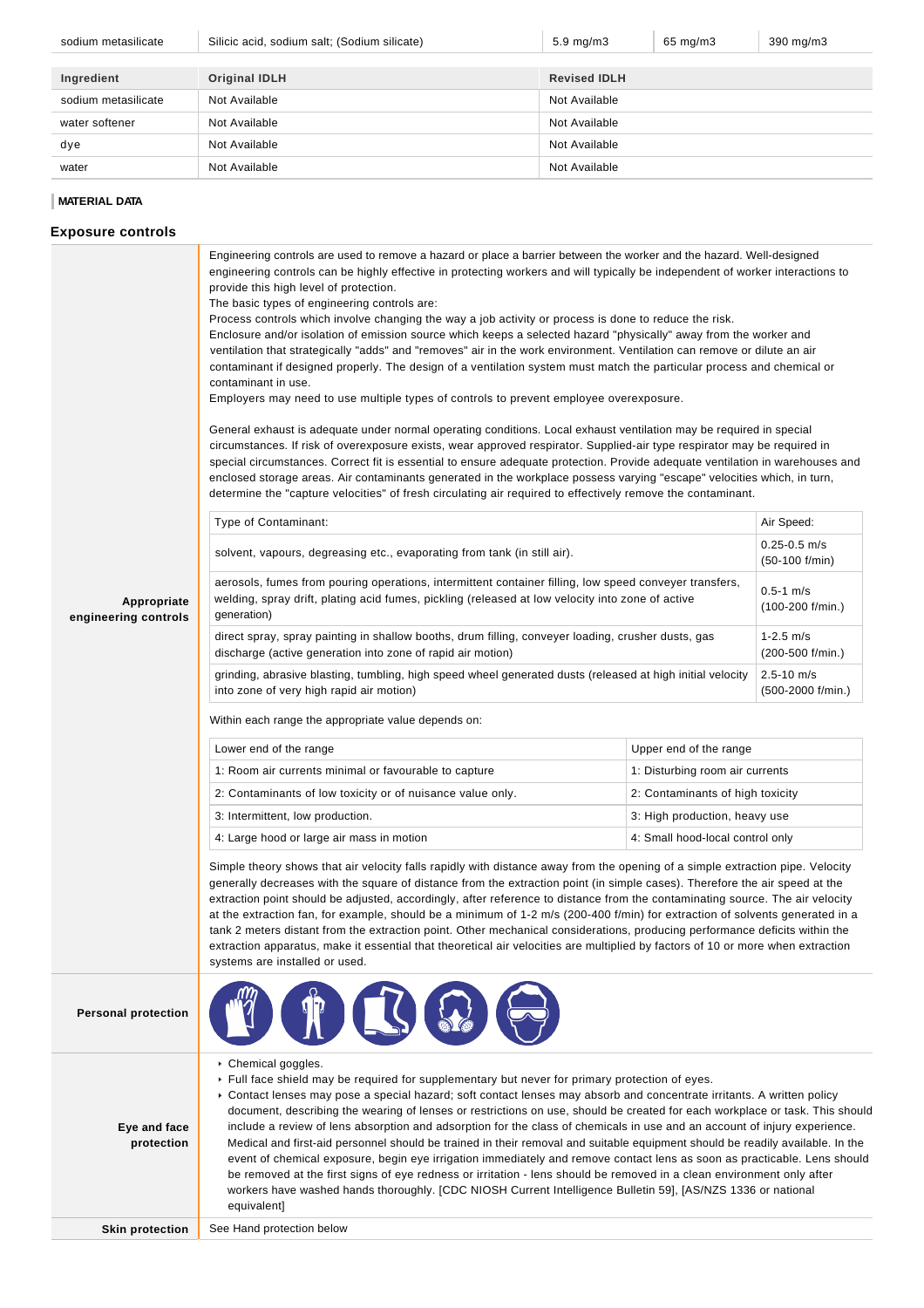| <b>Hands/feet protection</b> | ▶ Wear chemical protective gloves, e.g. PVC.<br>▶ Wear safety footwear or safety gumboots, e.g. Rubber<br>▶ When handling corrosive liquids, wear trousers or overalls outside of boots, to avoid spills entering boots.<br>The selection of suitable gloves does not only depend on the material, but also on further marks of quality which vary from<br>manufacturer to manufacturer. Where the chemical is a preparation of several substances, the resistance of the glove<br>material can not be calculated in advance and has therefore to be checked prior to the application.<br>The exact break through time for substances has to be obtained from the manufacturer of the protective gloves and has to<br>be observed when making a final choice.<br>Suitability and durability of glove type is dependent on usage. Important factors in the selection of gloves include:<br>r frequency and duration of contact,<br>• chemical resistance of glove material,<br>▶ qlove thickness and<br>$\cdot$ dexterity<br>Select gloves tested to a relevant standard (e.g. Europe EN 374, US F739, AS/NZS 2161.1 or national equivalent).<br>• When prolonged or frequently repeated contact may occur, a glove with a protection class of 5 or higher (breakthrough time<br>greater than 240 minutes according to EN 374, AS/NZS 2161.10.1 or national equivalent) is recommended.<br>▶ When only brief contact is expected, a glove with a protection class of 3 or higher (breakthrough time greater than 60<br>minutes according to EN 374, AS/NZS 2161.10.1 or national equivalent) is recommended.<br>Some glove polymer types are less affected by movement and this should be taken into account when considering gloves<br>for long-term use.<br>Contaminated gloves should be replaced.<br>Gloves must only be worn on clean hands. After using gloves, hands should be washed and dried thoroughly. Application of a<br>non-perfumed moisturiser is recommended. |
|------------------------------|--------------------------------------------------------------------------------------------------------------------------------------------------------------------------------------------------------------------------------------------------------------------------------------------------------------------------------------------------------------------------------------------------------------------------------------------------------------------------------------------------------------------------------------------------------------------------------------------------------------------------------------------------------------------------------------------------------------------------------------------------------------------------------------------------------------------------------------------------------------------------------------------------------------------------------------------------------------------------------------------------------------------------------------------------------------------------------------------------------------------------------------------------------------------------------------------------------------------------------------------------------------------------------------------------------------------------------------------------------------------------------------------------------------------------------------------------------------------------------------------------------------------------------------------------------------------------------------------------------------------------------------------------------------------------------------------------------------------------------------------------------------------------------------------------------------------------------------------------------------------------------------------------------------------------------------------------------------------------------|
| <b>Body protection</b>       | See Other protection below                                                                                                                                                                                                                                                                                                                                                                                                                                                                                                                                                                                                                                                                                                                                                                                                                                                                                                                                                                                                                                                                                                                                                                                                                                                                                                                                                                                                                                                                                                                                                                                                                                                                                                                                                                                                                                                                                                                                                     |
| Other protection             | • Overalls.<br>P.V.C. apron.<br>▶ Barrier cream.<br>▶ Skin cleansing cream.<br>▶ Eye wash unit.                                                                                                                                                                                                                                                                                                                                                                                                                                                                                                                                                                                                                                                                                                                                                                                                                                                                                                                                                                                                                                                                                                                                                                                                                                                                                                                                                                                                                                                                                                                                                                                                                                                                                                                                                                                                                                                                                |
| <b>Thermal hazards</b>       | Not Available                                                                                                                                                                                                                                                                                                                                                                                                                                                                                                                                                                                                                                                                                                                                                                                                                                                                                                                                                                                                                                                                                                                                                                                                                                                                                                                                                                                                                                                                                                                                                                                                                                                                                                                                                                                                                                                                                                                                                                  |

### **Recommended material(s)**

### **GLOVE SELECTION INDEX**

Glove selection is based on a modified presentation of the:

 **"Forsberg Clothing Performance Index".**

 The effect(s) of the following substance(s) are taken into account in the **computer-generated** selection:

Radiator Flush & Clean

| <b>Material</b> | <b>CPI</b> |
|-----------------|------------|
| <b>BUTYL</b>    | C          |
| NATURAL RUBBER  | C          |
| <b>NEOPRENE</b> | C          |
| <b>PVA</b>      | C          |
| <b>VITON</b>    | C          |

\* CPI - Chemwatch Performance Index

#### A: Best Selection

B: Satisfactory; may degrade after 4 hours continuous immersion C: Poor to Dangerous Choice for other than short term immersion **NOTE**: As a series of factors will influence the actual performance of the glove, a final selection must be based on detailed observation. -

\* Where the glove is to be used on a short term, casual or infrequent basis, factors such as "feel" or convenience (e.g. disposability), may dictate a choice of gloves which might otherwise be unsuitable following long-term or frequent use. A qualified practitioner should be consulted.

# **SECTION 9 PHYSICAL AND CHEMICAL PROPERTIES**

# **Respiratory protection**

Particulate. (AS/NZS 1716 & 1715, EN 143:000 & 149:001, ANSI Z88 or national equivalent)

Where the concentration of gas/particulates in the breathing zone, approaches or exceeds the "Exposure Standard" (or ES), respiratory protection is required.

Degree of protection varies with both face-piece and Class of filter; the nature of protection varies with Type of filter.

| <b>Required Minimum</b><br><b>Protection Factor</b> | Half-Face<br>Respirator | <b>Full-Face</b><br>Respirator   | <b>Powered Air</b><br>Respirator      |
|-----------------------------------------------------|-------------------------|----------------------------------|---------------------------------------|
| up to $10 \times ES$                                | -AUS P2                 |                                  | -PAPR-AUS /<br>Class 1 P <sub>2</sub> |
| up to $50 \times ES$                                | -                       | -AUS / Class 1<br>P <sub>2</sub> |                                       |
| up to $100 \times ES$                               | -                       | $-2$ P <sub>2</sub>              | -PAPR-2 P2 $\land$                    |

#### ^ - Full-face

A(All classes) = Organic vapours, B AUS or  $B1$  = Acid gasses,  $B2$  = Acid gas or hydrogen cyanide(HCN), B3 = Acid gas or hydrogen cyanide(HCN),  $E =$  Sulfur dioxide(SO2), G = Agricultural chemicals, K = Ammonia(NH3),  $Hg =$  Mercury, NO = Oxides of nitrogen, MB = Methyl bromide, AX = Low boiling point organic compounds(below 65 degC)

# **Information on basic physical and chemical properties**

| Appearance            | Brown alkaline odourless liquid; mixes with water. |                                                   |                |
|-----------------------|----------------------------------------------------|---------------------------------------------------|----------------|
|                       |                                                    |                                                   |                |
| <b>Physical state</b> | Liquid                                             | <b>Relative density</b><br>(Water = $1$ )         | Not Available  |
| Odour                 | Not Available                                      | <b>Partition coefficient</b><br>n-octanol / water | Not Available  |
| Odour threshold       | Not Available                                      | Auto-ignition<br>temperature (°C)                 | Not Applicable |
| pH (as supplied)      | >11.5                                              | Decomposition<br>temperature                      | Not Available  |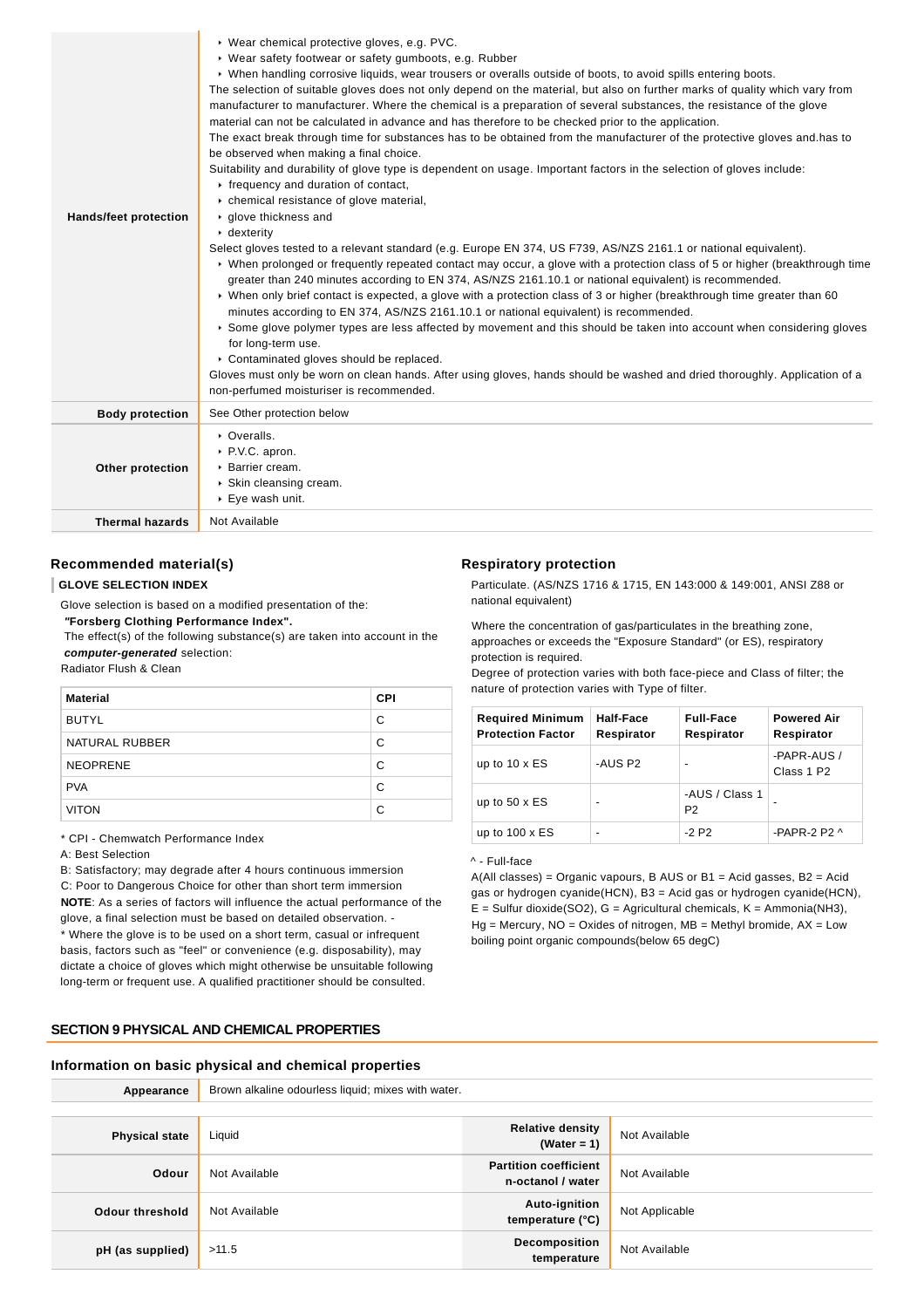| Melting point /<br>freezing point $(°C)$        | Not Available  | Viscosity (cSt)                            | Not Available  |
|-------------------------------------------------|----------------|--------------------------------------------|----------------|
| Initial boiling point<br>and boiling range (°C) | Not Available  | Molecular weight<br>(g/mol)                | Not Applicable |
| Flash point (°C)                                | Not Applicable | <b>Taste</b>                               | Not Available  |
| <b>Evaporation rate</b>                         | As for water   | <b>Explosive properties</b>                | Not Available  |
| Flammability                                    | Not Applicable | <b>Oxidising properties</b>                | Not Available  |
| <b>Upper Explosive Limit</b><br>$(\%)$          | Not Applicable | <b>Surface Tension</b><br>(dyn/cm or mN/m) | Not Available  |
| <b>Lower Explosive Limit</b><br>$(\%)$          | Not Applicable | <b>Volatile Component</b><br>(%vol)        | Not Available  |
| Vapour pressure (kPa)                           | As for water   | Gas group                                  | Not Available  |
| Solubility in water<br>(g/L)                    | Miscible       | pH as a solution (1%)                      | Not Available  |
| Vapour density (Air =<br>1)                     | As for water   | VOC g/L                                    | Not Available  |

### **SECTION 10 STABILITY AND REACTIVITY**

| Reactivity                                    | See section 7                                                                                                                        |
|-----------------------------------------------|--------------------------------------------------------------------------------------------------------------------------------------|
| <b>Chemical stability</b>                     | • Unstable in the presence of incompatible materials.<br>▶ Product is considered stable.<br>Hazardous polymerisation will not occur. |
| Possibility of<br>hazardous reactions         | See section 7                                                                                                                        |
| <b>Conditions to avoid</b>                    | See section 7                                                                                                                        |
| Incompatible materials                        | See section 7                                                                                                                        |
| <b>Hazardous</b><br>decomposition<br>products | See section 5                                                                                                                        |

## **SECTION 11 TOXICOLOGICAL INFORMATION**

### **Information on toxicological effects**

| <b>Inhaled</b>                       | Not normally a hazard due to non-volatile nature of product<br>Evidence shows, or practical experience predicts, that the material produces irritation of the respiratory system, in a<br>substantial number of individuals, following inhalation. In contrast to most organs, the lung is able to respond to a chemical<br>insult by first removing or neutralising the irritant and then repairing the damage. The repair process, which initially evolved to<br>protect mammalian lungs from foreign matter and antigens, may however, produce further lung damage resulting in the<br>impairment of gas exchange, the primary function of the lungs. Respiratory tract irritation often results in an inflammatory<br>response involving the recruitment and activation of many cell types, mainly derived from the vascular system.                                                                                                                                                                                                                                                                                             |                                    |  |
|--------------------------------------|--------------------------------------------------------------------------------------------------------------------------------------------------------------------------------------------------------------------------------------------------------------------------------------------------------------------------------------------------------------------------------------------------------------------------------------------------------------------------------------------------------------------------------------------------------------------------------------------------------------------------------------------------------------------------------------------------------------------------------------------------------------------------------------------------------------------------------------------------------------------------------------------------------------------------------------------------------------------------------------------------------------------------------------------------------------------------------------------------------------------------------------|------------------------------------|--|
| Ingestion                            | Accidental ingestion of the material may be harmful; animal experiments indicate that ingestion of less than 150 gram may<br>be fatal or may produce serious damage to the health of the individual.<br>The material can produce chemical burns within the oral cavity and gastrointestinal tract following ingestion.                                                                                                                                                                                                                                                                                                                                                                                                                                                                                                                                                                                                                                                                                                                                                                                                               |                                    |  |
| <b>Skin Contact</b>                  | The material can produce chemical burns following direct contact with the skin.<br>Open cuts, abraded or irritated skin should not be exposed to this material<br>The material produces mild skin irritation; evidence exists, or practical experience predicts, that the material either<br>produces mild inflammation of the skin in a substantial number of individuals following direct contact, and/or<br>▶ produces significant, but mild, inflammation when applied to the healthy intact skin of animals (for up to four hours), such<br>inflammation being present twenty-four hours or more after the end of the exposure period.<br>Skin irritation may also be present after prolonged or repeated exposure; this may result in a form of contact dermatitis<br>(nonallergic). The dermatitis is often characterised by skin redness (erythema) and swelling (oedema) which may progress to<br>blistering (vesiculation), scaling and thickening of the epidermis. At the microscopic level there may be intercellular oedema<br>of the spongy layer of the skin (spongiosis) and intracellular oedema of the epidermis. |                                    |  |
| Eye                                  | The material can produce chemical burns to the eye following direct contact. Vapours or mists may be extremely irritating.<br>When applied to the eye(s) of animals, the material produces severe ocular lesions which are present twenty-four hours or<br>more after instillation.<br>Alkaline salts may be intensely irritating to the eyes and precautions should be taken to ensure direct eye contact is avoided.                                                                                                                                                                                                                                                                                                                                                                                                                                                                                                                                                                                                                                                                                                               |                                    |  |
| Chronic                              | Repeated or prolonged exposure to corrosives may result in the erosion of teeth, inflammatory and ulcerative changes in the<br>mouth and necrosis (rarely) of the jaw. Bronchial irritation, with cough, and frequent attacks of bronchial pneumonia may<br>ensue. Gastrointestinal disturbances may also occur. Chronic exposures may result in dermatitis and/or conjunctivitis.<br>Limited evidence suggests that repeated or long-term occupational exposure may produce cumulative health effects<br>involving organs or biochemical systems.                                                                                                                                                                                                                                                                                                                                                                                                                                                                                                                                                                                   |                                    |  |
|                                      |                                                                                                                                                                                                                                                                                                                                                                                                                                                                                                                                                                                                                                                                                                                                                                                                                                                                                                                                                                                                                                                                                                                                      |                                    |  |
| <b>Radiator Flush &amp;</b><br>Clean | <b>TOXICITY</b><br>Not Available                                                                                                                                                                                                                                                                                                                                                                                                                                                                                                                                                                                                                                                                                                                                                                                                                                                                                                                                                                                                                                                                                                     | <b>IRRITATION</b><br>Not Available |  |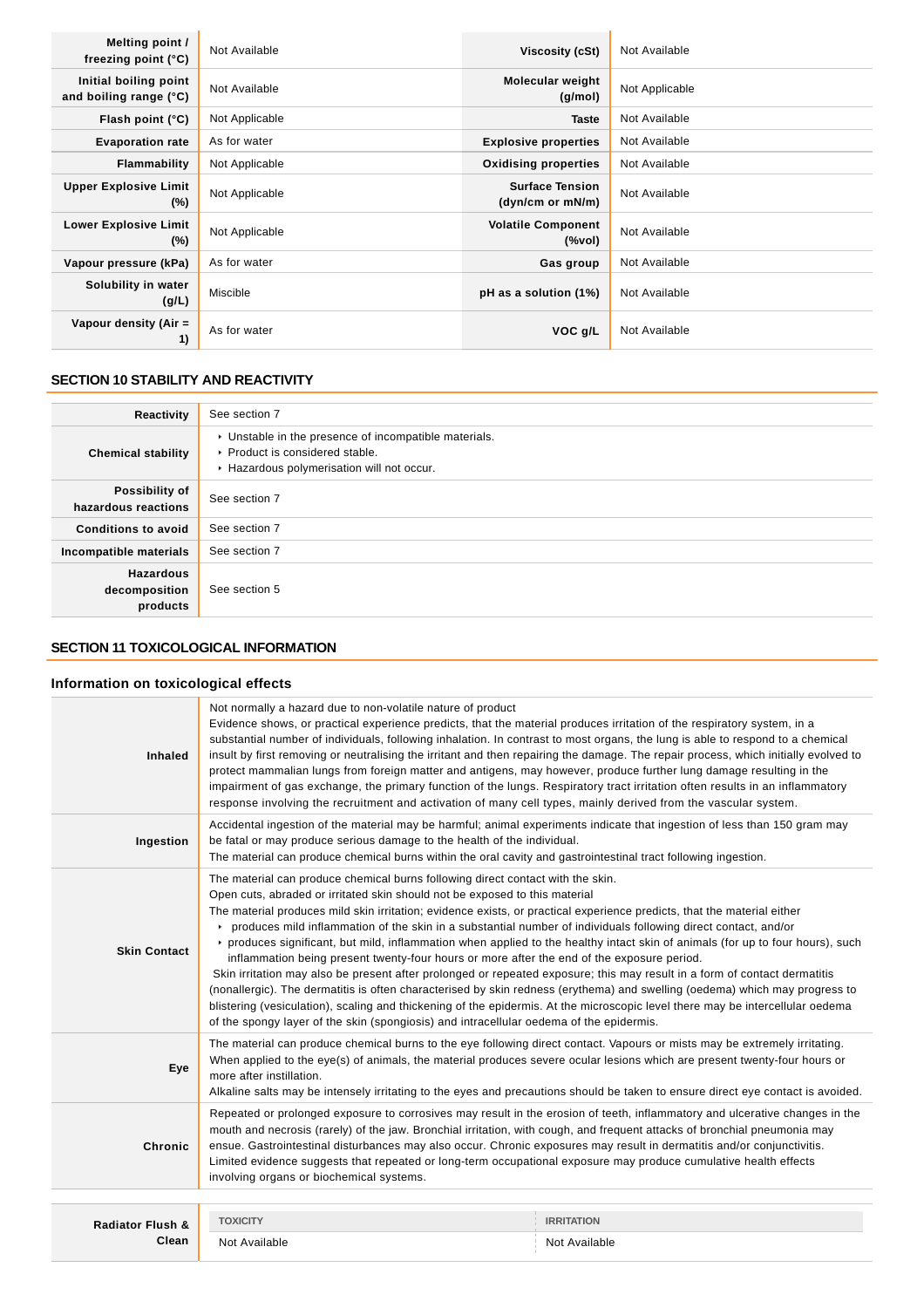|                                             | <b>TOXICITY</b>                                                                                                                                                                                                                                                                                                                                                                                                                                                                                                                                                                                                                                                                                                                                                                                                                                                                                                                                                                                                                                                                                                                                                                                                                                                                                                                                                                                                                                                                                                                                                                                                                                                                                                                                                                                                                                                                                   | <b>IRRITATION</b>                         |                                                                                                                                                                    |
|---------------------------------------------|---------------------------------------------------------------------------------------------------------------------------------------------------------------------------------------------------------------------------------------------------------------------------------------------------------------------------------------------------------------------------------------------------------------------------------------------------------------------------------------------------------------------------------------------------------------------------------------------------------------------------------------------------------------------------------------------------------------------------------------------------------------------------------------------------------------------------------------------------------------------------------------------------------------------------------------------------------------------------------------------------------------------------------------------------------------------------------------------------------------------------------------------------------------------------------------------------------------------------------------------------------------------------------------------------------------------------------------------------------------------------------------------------------------------------------------------------------------------------------------------------------------------------------------------------------------------------------------------------------------------------------------------------------------------------------------------------------------------------------------------------------------------------------------------------------------------------------------------------------------------------------------------------|-------------------------------------------|--------------------------------------------------------------------------------------------------------------------------------------------------------------------|
| sodium metasilicate                         | dermal (rat) LD50: >5000 mg/kg[1]                                                                                                                                                                                                                                                                                                                                                                                                                                                                                                                                                                                                                                                                                                                                                                                                                                                                                                                                                                                                                                                                                                                                                                                                                                                                                                                                                                                                                                                                                                                                                                                                                                                                                                                                                                                                                                                                 |                                           | Skin (human): 250 mg/24h SEVERE                                                                                                                                    |
|                                             | Oral (rat) LD50: 500 mg/kg <sup>[1]</sup>                                                                                                                                                                                                                                                                                                                                                                                                                                                                                                                                                                                                                                                                                                                                                                                                                                                                                                                                                                                                                                                                                                                                                                                                                                                                                                                                                                                                                                                                                                                                                                                                                                                                                                                                                                                                                                                         |                                           | Skin (rabbit): 250 mg/24h SEVERE                                                                                                                                   |
|                                             | <b>TOXICITY</b>                                                                                                                                                                                                                                                                                                                                                                                                                                                                                                                                                                                                                                                                                                                                                                                                                                                                                                                                                                                                                                                                                                                                                                                                                                                                                                                                                                                                                                                                                                                                                                                                                                                                                                                                                                                                                                                                                   | <b>IRRITATION</b>                         |                                                                                                                                                                    |
| water                                       | Oral (rat) LD50: >90000 mg/kg <sup>[2]</sup>                                                                                                                                                                                                                                                                                                                                                                                                                                                                                                                                                                                                                                                                                                                                                                                                                                                                                                                                                                                                                                                                                                                                                                                                                                                                                                                                                                                                                                                                                                                                                                                                                                                                                                                                                                                                                                                      | Not Available                             |                                                                                                                                                                    |
| Legend:                                     | 1. Value obtained from Europe ECHA Registered Substances - Acute toxicity 2.* Value obtained from manufacturer's msds.<br>Unless otherwise specified data extracted from RTECS - Register of Toxic Effect of chemical Substances                                                                                                                                                                                                                                                                                                                                                                                                                                                                                                                                                                                                                                                                                                                                                                                                                                                                                                                                                                                                                                                                                                                                                                                                                                                                                                                                                                                                                                                                                                                                                                                                                                                                  |                                           |                                                                                                                                                                    |
| <b>SODIUM METASILICATE</b>                  | The material may be irritating to the eye, with prolonged contact causing inflammation. Repeated or prolonged exposure to<br>irritants may produce conjunctivitis.<br>The material may cause skin irritation after prolonged or repeated exposure and may produce a contact dermatitis<br>(nonallergic). This form of dermatitis is often characterised by skin redness (erythema) and swelling epidermis.<br>Histologically there may be intercellular oedema of the spongy layer (spongiosis) and intracellular oedema of the<br>epidermis.<br>Asthma-like symptoms may continue for months or even years after exposure to the material ceases. This may be due<br>to a non-allergenic condition known as reactive airways dysfunction syndrome (RADS) which can occur following<br>exposure to high levels of highly irritating compound. Key criteria for the diagnosis of RADS include the absence of<br>preceding respiratory disease, in a non-atopic individual, with abrupt onset of persistent asthma-like symptoms within<br>minutes to hours of a documented exposure to the irritant. A reversible airflow pattern, on spirometry, with the presence<br>of moderate to severe bronchial hyperreactivity on methacholine challenge testing and the lack of minimal lymphocytic<br>inflammation, without eosinophilia, have also been included in the criteria for diagnosis of RADS. RADS (or asthma)<br>following an irritating inhalation is an infrequent disorder with rates related to the concentration of and duration of exposure<br>to the irritating substance. Industrial bronchitis, on the other hand, is a disorder that occurs as result of exposure due to<br>high concentrations of irritating substance (often particulate in nature) and is completely reversible after exposure<br>ceases. The disorder is characterised by dyspnea, cough and mucus production. |                                           |                                                                                                                                                                    |
| <b>WATER</b>                                | No significant acute toxicological data identified in literature search.                                                                                                                                                                                                                                                                                                                                                                                                                                                                                                                                                                                                                                                                                                                                                                                                                                                                                                                                                                                                                                                                                                                                                                                                                                                                                                                                                                                                                                                                                                                                                                                                                                                                                                                                                                                                                          |                                           |                                                                                                                                                                    |
| <b>Acute Toxicity</b>                       | ✔                                                                                                                                                                                                                                                                                                                                                                                                                                                                                                                                                                                                                                                                                                                                                                                                                                                                                                                                                                                                                                                                                                                                                                                                                                                                                                                                                                                                                                                                                                                                                                                                                                                                                                                                                                                                                                                                                                 | Carcinogenicity                           | O                                                                                                                                                                  |
| Skin<br><b>Irritation/Corrosion</b>         | v                                                                                                                                                                                                                                                                                                                                                                                                                                                                                                                                                                                                                                                                                                                                                                                                                                                                                                                                                                                                                                                                                                                                                                                                                                                                                                                                                                                                                                                                                                                                                                                                                                                                                                                                                                                                                                                                                                 | Reproductivity                            | $\circledcirc$                                                                                                                                                     |
| <b>Serious Eye</b><br>Damage/Irritation     | v                                                                                                                                                                                                                                                                                                                                                                                                                                                                                                                                                                                                                                                                                                                                                                                                                                                                                                                                                                                                                                                                                                                                                                                                                                                                                                                                                                                                                                                                                                                                                                                                                                                                                                                                                                                                                                                                                                 | STOT - Single<br><b>Exposure</b>          | $\circledcirc$                                                                                                                                                     |
| <b>Respiratory or Skin</b><br>sensitisation | ⊙                                                                                                                                                                                                                                                                                                                                                                                                                                                                                                                                                                                                                                                                                                                                                                                                                                                                                                                                                                                                                                                                                                                                                                                                                                                                                                                                                                                                                                                                                                                                                                                                                                                                                                                                                                                                                                                                                                 | <b>STOT - Repeated</b><br><b>Exposure</b> | $\circledcirc$                                                                                                                                                     |
| <b>Mutagenicity</b>                         | ᠗                                                                                                                                                                                                                                                                                                                                                                                                                                                                                                                                                                                                                                                                                                                                                                                                                                                                                                                                                                                                                                                                                                                                                                                                                                                                                                                                                                                                                                                                                                                                                                                                                                                                                                                                                                                                                                                                                                 | <b>Aspiration Hazard</b>                  | $\circledcirc$                                                                                                                                                     |
|                                             |                                                                                                                                                                                                                                                                                                                                                                                                                                                                                                                                                                                                                                                                                                                                                                                                                                                                                                                                                                                                                                                                                                                                                                                                                                                                                                                                                                                                                                                                                                                                                                                                                                                                                                                                                                                                                                                                                                   | Legend:                                   | $\blacktriangleright$ - Data required to make classification available<br>$\blacktriangleright$ - Data available but does not fill the criteria for classification |

# **SECTION 12 ECOLOGICAL INFORMATION**

### **Toxicity**

### **NOT AVAILABLE**

| Ingredient          | Endpoint      | <b>Test Duration</b> | <b>Effect</b> | Value         | <b>Species</b> | <b>BCF</b>    |
|---------------------|---------------|----------------------|---------------|---------------|----------------|---------------|
| sodium metasilicate | Not Available | Not Available        | Not Available | Not Available | Not Available  | Not Available |
| water softener      | Not Available | Not Available        | Not Available | Not Available | Not Available  | Not Available |
| dye                 | Not Available | Not Available        | Not Available | Not Available | Not Available  | Not Available |
| water               | Not Available | Not Available        | Not Available | Not Available | Not Available  | Not Available |

 $\bigcirc$  – Data Not Available to make classification

**DO NOT** discharge into sewer or waterways.

### **Persistence and degradability**

| Ingredient | Persistence: Water/Soil | Persistence: Air |
|------------|-------------------------|------------------|
| water      | LOW<br>___              | LOW              |

### **Bioaccumulative potential**

| Ingredient | <b>Bioaccumulation</b>  |
|------------|-------------------------|
| water      | LOW (LogKOW = $-1.38$ ) |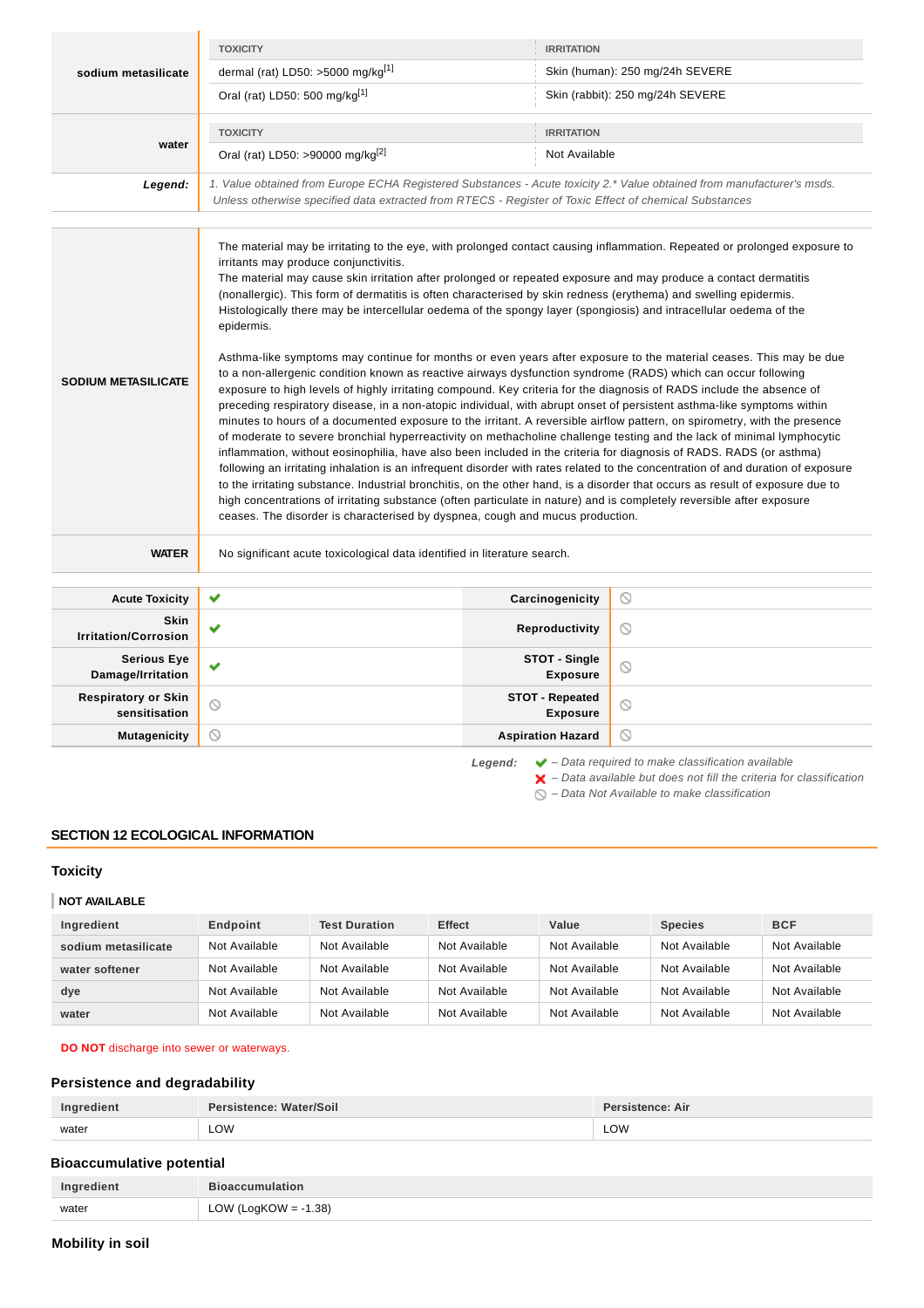| Ingredient | <b>Mobility</b>     |
|------------|---------------------|
| water      | LOW (KOC = $14.3$ ) |

### **SECTION 13 DISPOSAL CONSIDERATIONS**

### **Waste treatment methods**

| Masic Heathleth Methods                |                                                                                                                                                                                                                                                                                                                                                                                                                                                                                                                                                                                                                                                                                                                                                                                                                                                                                                                                                                                                                                                                                                                                                                                                                                                                                                                                                                                                                                                                                                                                                                                                                                                                                                                                                                                                                                                                                                                                                                                                                                                                                                                                                                                                                                                               |
|----------------------------------------|---------------------------------------------------------------------------------------------------------------------------------------------------------------------------------------------------------------------------------------------------------------------------------------------------------------------------------------------------------------------------------------------------------------------------------------------------------------------------------------------------------------------------------------------------------------------------------------------------------------------------------------------------------------------------------------------------------------------------------------------------------------------------------------------------------------------------------------------------------------------------------------------------------------------------------------------------------------------------------------------------------------------------------------------------------------------------------------------------------------------------------------------------------------------------------------------------------------------------------------------------------------------------------------------------------------------------------------------------------------------------------------------------------------------------------------------------------------------------------------------------------------------------------------------------------------------------------------------------------------------------------------------------------------------------------------------------------------------------------------------------------------------------------------------------------------------------------------------------------------------------------------------------------------------------------------------------------------------------------------------------------------------------------------------------------------------------------------------------------------------------------------------------------------------------------------------------------------------------------------------------------------|
| <b>Product / Packaging</b><br>disposal | • Containers may still present a chemical hazard/ danger when empty.<br>▶ Return to supplier for reuse/ recycling if possible.<br>Otherwise:<br>If container can not be cleaned sufficiently well to ensure that residuals do not remain or if the container cannot be used to<br>store the same product, then puncture containers, to prevent re-use, and bury at an authorised landfill.<br>► Where possible retain label warnings and MSDS and observe all notices pertaining to the product.<br>Legislation addressing waste disposal requirements may differ by country, state and/ or territory. Each user must refer to<br>laws operating in their area. In some areas, certain wastes must be tracked.<br>A Hierarchy of Controls seems to be common - the user should investigate:<br>▶ Reduction<br>$\triangleright$ Reuse<br>$\cdot$ Recycling<br>Disposal (if all else fails)<br>This material may be recycled if unused, or if it has not been contaminated so as to make it unsuitable for its intended use.<br>If it has been contaminated, it may be possible to reclaim the product by filtration, distillation or some other means. Shelf life<br>considerations should also be applied in making decisions of this type. Note that properties of a material may change in use,<br>and recycling or reuse may not always be appropriate.<br>DO NOT allow wash water from cleaning or process equipment to enter drains.<br>It may be necessary to collect all wash water for treatment before disposal.<br>In all cases disposal to sewer may be subject to local laws and regulations and these should be considered first.<br>• Where in doubt contact the responsible authority.<br>Recycle wherever possible.<br>► Consult manufacturer for recycling options or consult local or regional waste management authority for disposal if no<br>suitable treatment or disposal facility can be identified.<br>▶ Dispose of by: burial in a land-fill specifically licenced to accept chemical and / or pharmaceutical wastes or incineration in<br>a licenced apparatus (after admixture with suitable combustible material).<br>▶ Decontaminate empty containers. Observe all label safeguards until containers are cleaned and destroyed. |

### **SECTION 14 TRANSPORT INFORMATION**

#### **Labels Required**

| <b>BA</b> | <b>NO</b> |
|-----------|-----------|
|           | Nr<br>.   |

### **Land transport (ADG): NOT REGULATED FOR TRANSPORT OF DANGEROUS GOODS**

### **Air transport (ICAO-IATA / DGR): NOT REGULATED FOR TRANSPORT OF DANGEROUS GOODS**

### **Sea transport (IMDG-Code / GGVSee): NOT REGULATED FOR TRANSPORT OF DANGEROUS GOODS**

### **Transport in bulk according to Annex II of MARPOL 73 / 78 and the IBC code**

| <b>Source</b>                                                                                      | Ingredient          | <b>Pollution Category</b> |
|----------------------------------------------------------------------------------------------------|---------------------|---------------------------|
| IMO MARPOL 73/78<br>(Annex II) - List of<br>Noxious Liquid<br>Substances Carried in<br><b>Bulk</b> | sodium metasilicate |                           |

#### **SECTION 15 REGULATORY INFORMATION**

### **Safety, health and environmental regulations / legislation specific for the substance or mixture**

### **SODIUM METASILICATE(1344-09-8) IS FOUND ON THE FOLLOWING REGULATORY LISTS**

Australia Inventory of Chemical Substances (AICS)

### **WATER(7732-18-5) IS FOUND ON THE FOLLOWING REGULATORY LISTS**

Australia Inventory of Chemical Substances (AICS)

| <b>National Inventory</b> | <b>Status</b>                  |
|---------------------------|--------------------------------|
| Australia - AICS          | ν                              |
| Canada - DSL              | $\sqrt{}$                      |
| Canada - NDSL             | N (sodium metasilicate; water) |
| China - IECSC             | $\checkmark$                   |